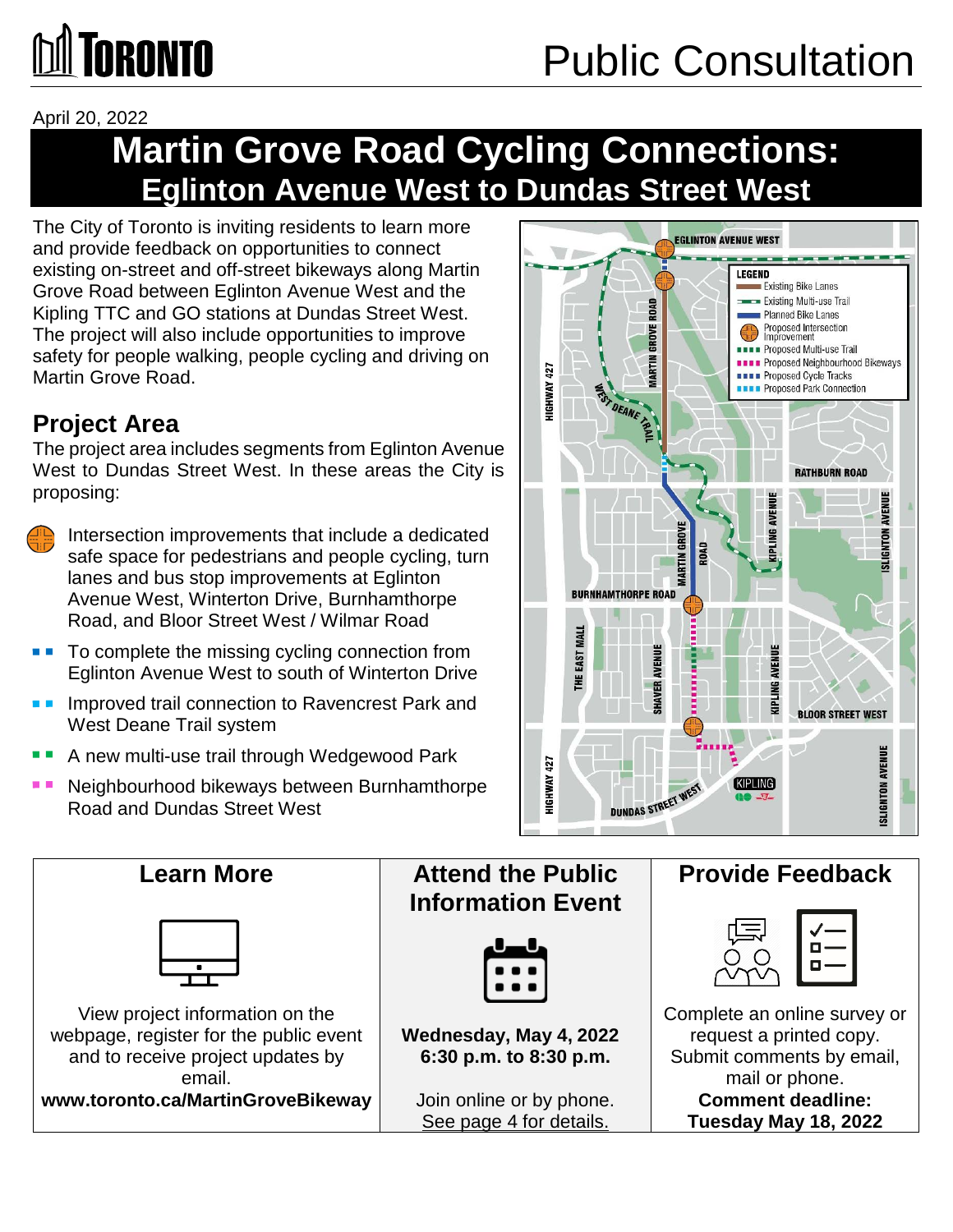

### Public Consultation

#### **Why Consider Changes on Martin Grove Road?**

In 2020, City Council approved bike lanes and intersection safety upgrades on Martin Grove Road between Rathburn Road and 100 meters north of Burnhamthorpe Road. In December 2021, City Council adopted the Cycling Network Near-Term Implementation Plan which recommended an additional project to close the network gaps on Martin Grove Road. The project is informed by City of Toronto policies and guidelines including the Vision Zero Road Safety Plan, Complete Streets and TransformTO, Toronto's Climate Action Strategy. Over the last 10 years, there were 649 vehicle collisions on Martin Grove Road between Bloor Street West and Eglinton Avenue West.

#### **Proposed Changes | Eglinton Avenue to Burnhamthorpe Road**

 In this section, there are only minor impacts to existing motor vehicle travel. All motor vehicle lanes are maintained. Proposed changes include:

- New cycle tracks to connect to the existing Martin Grove Road bicycle lanes to Eglinton Avenue West
- New protected intersections for pedestrians and people cycling at Eglinton Avenue West and Winterton **Drive**
- Off-street connections to the West Deane Trail and road median to reduce traffic speed and assist left turn for people on bikes travelling south

#### **Proposed Changes | Burnhamthorpe Road to Wedgewood Park**

A neighborhood bikeway is proposed for this section. In order to accomplish this, changes to streets are proposed which would re-route existing motor vehicle traffic from Martin Grove Road to adjacent streets.

There are three options for implementing a safe neighbourhood bikeway. Details of the options can be found on the project webpage.

#### **Option 1 - Restrict Turns**

- Turn restrictions at the Martin Grove Road and Swan Avenue intersection, motor vehicles can travel from north to east / from east to north, and from west to south / from south to west
- Pedestrians and people cycling can still travel in all directions
- No impacts to parking

If you travel by car, east and west through traffic along Swan Avenue will no longer be permitted.

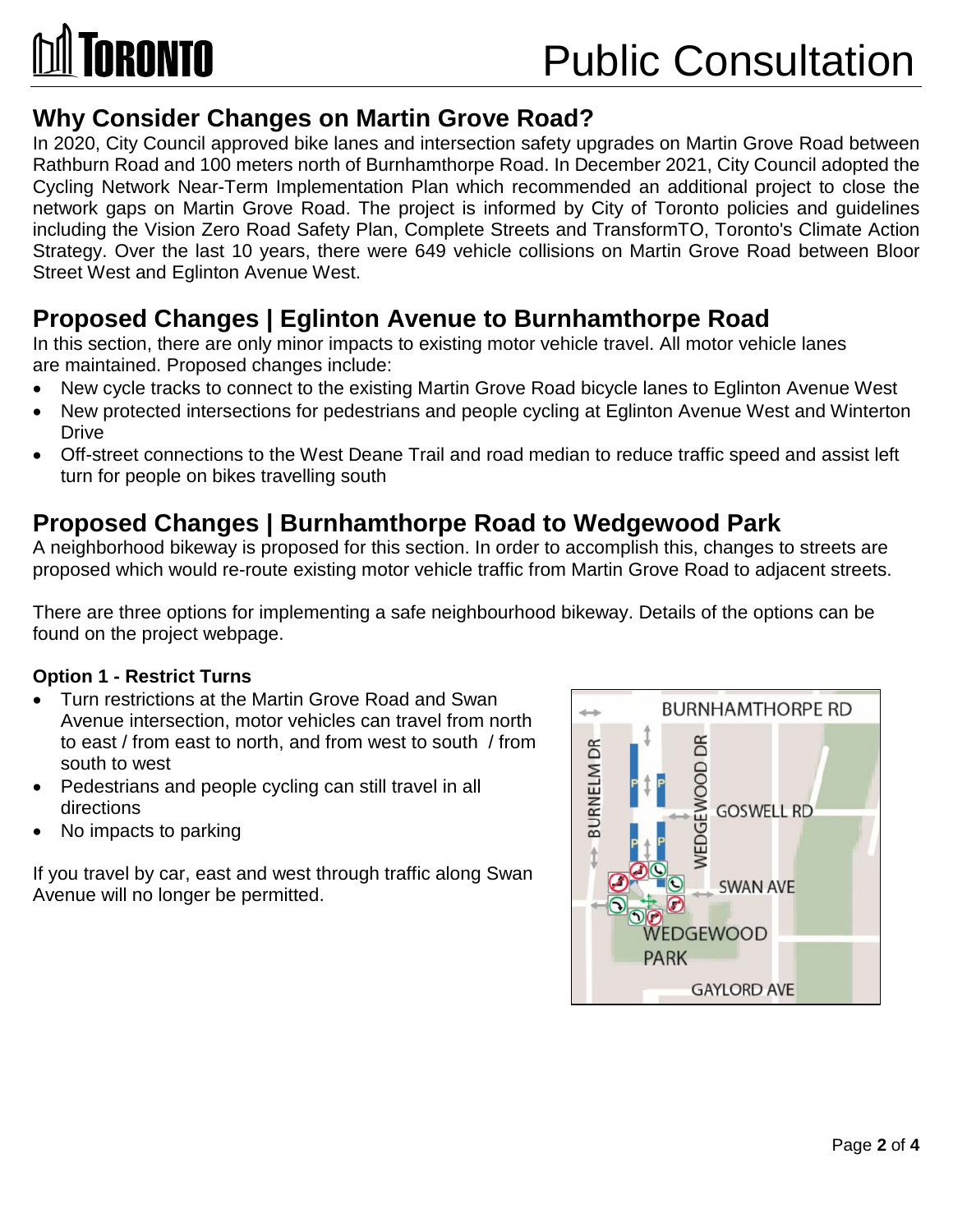# **~TORONTO**

## Public Consultation

#### **Option 2: One-way Traffic and Contra-flow Bike Lanes**

- Burnhamthorpe Road and Goswell Road:
	- one-way southbound with shared lane markings for people cycling southbound
	- northbound contra-flow for people cycling
	- Swan Avenue and Goswell Road:
		- one-way northbound with shared lane markings for people cycling northbound
		- southbound contraflow for people cycling
- Reduction of approximately 15-22 parking spaces between Swan Avenue and Burnhamthorpe Road
- Reduced access from Martin Grove Road to plaza driveway at northwest corner

If you travel by car, through traffic along Martin Grove Road will no longer be permitted between Burnhamthorpe Road and Swan Avenue.

#### **Option 3: Traffic Calming**

- Introduce speed humps between Swan Avenue and Burnhamthorpe Road
- No impact to parking
- Limited reduction in motor vehicle traffic

For this option to be effective, adjacent streets would not be eligible to receive traffic calming.